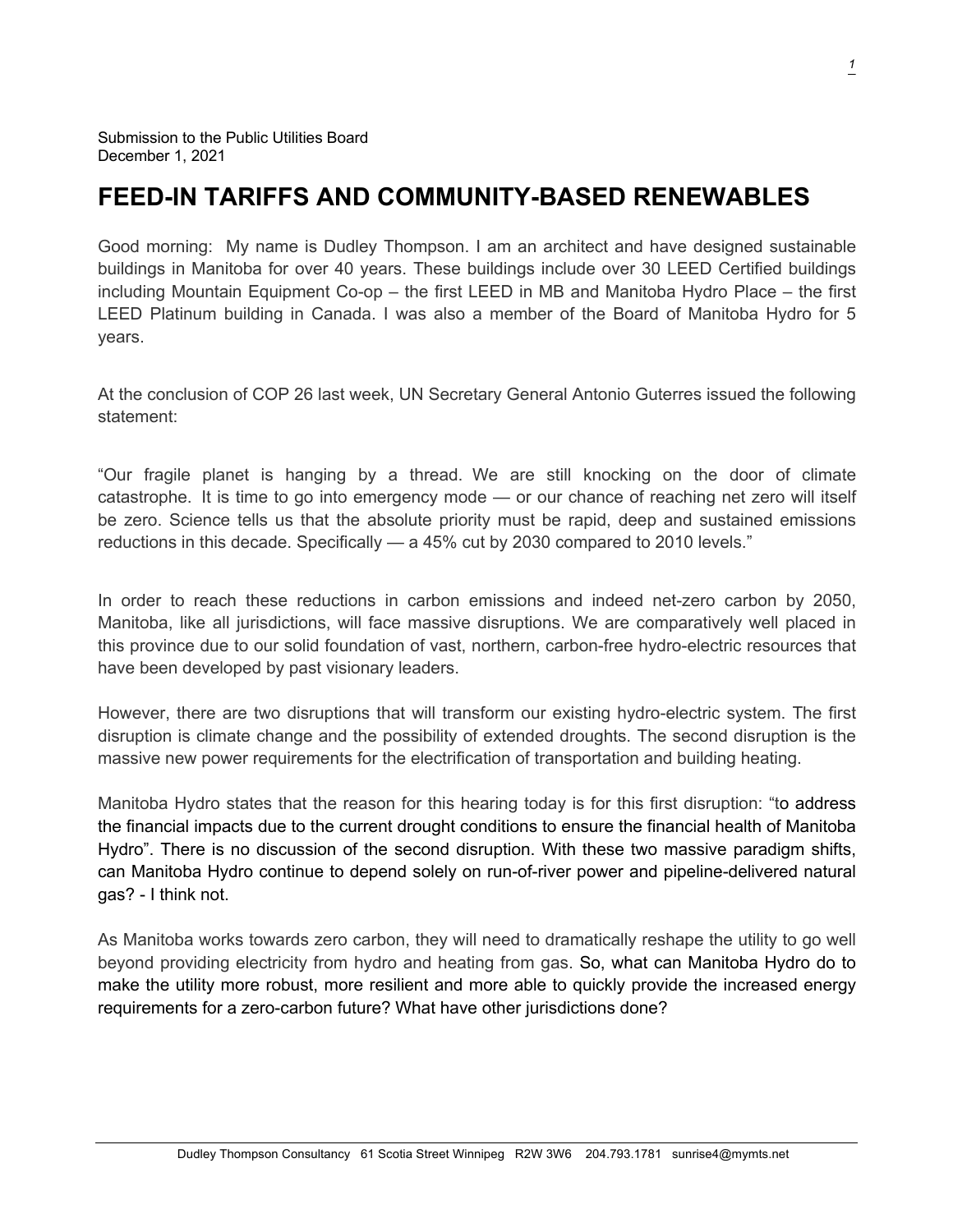Let's take Germany for example and see how they transformed their energy system from one based on coal and nuclear in 2000 to one that is 35% renewable today and is aiming at 100% renewable by 2045. In Germany, most of the renewable energy infrastructure is owned by private individuals and co-operatives. This is because the state invested in a Feed-in Tariff (FIT) system whereby renewable energy production was to be supplied by a wide diversity of small-scale local renewable installations of wind, solar, geothermal and biomass. The idea is quite elegant – establish a reasonable feed-in price that the utility will pay for supplied renewable energy and open the market to whoever can supply. The key ingredient in the German energy transition is community participation with ownership of thousands of small Community Energy projects decentralized in many cities and villages across the country. Central to this transformation is a feed-in tariff with a reasonable rate of return.

What is a Feed-in Tariff? The concept started in 1987 when New York State passed the PURPA (Public Utilities Regulatory Policies Act) legislation to force utilities to offer fair prices to private generators. Since then, more than 80 countries including many states in America and provinces in Canada have used a FIT to increase the supply of available renewable energy.

The concept of a feed-in tariff is to provide a vehicle for the delivery of renewable power from a list of renewable sources at a fixed rate over a fixed period of time. The idea is to offer a price for the power that is initially 'the price of generation plus a reasonable return above the wholesale price for electricity" in order to encourage innovation and market response. As the market responds to the offer, the price of the technology decreases and the green energy is fed into the grid, the tariff is reduced. A higher price is offered to smaller suppliers in order to ensure more community based, decentralized and resilient delivery. The beauty of the system is that it triggers a bottom-up mobilization giving widespread citizen participation, local investment, local resiliency and local control.

But, you say, Manitoba Hydro does offer a feed-in tariff in the form of an "excess energy price". This is true. However, this excess energy price is currently 2.40 cents per kWh for renewable power delivered to the Manitoba Hydro grid. Manitoba Hydro currently charges 8.96 cents per kWh for electricity supply to residential customers. In other words, Hydro will purchase the renewable power from your solar roof for 2.4 cents a kWh and then sell it back to you, or your neighbour, for 8.96 cents.

What business person or citizen would invest in renewable energy production in Manitoba? There is no business case here. That is why there is so little third-party energy or renewable energy production in Manitoba. Indeed, it could be said that Manitoba Hydro actively discourages smallscale production as it is messy and interferes with their big-infrastructure monopoly. Manitoba Hydro's current 'excess energy price" provides a negative incentive to reduce carbon.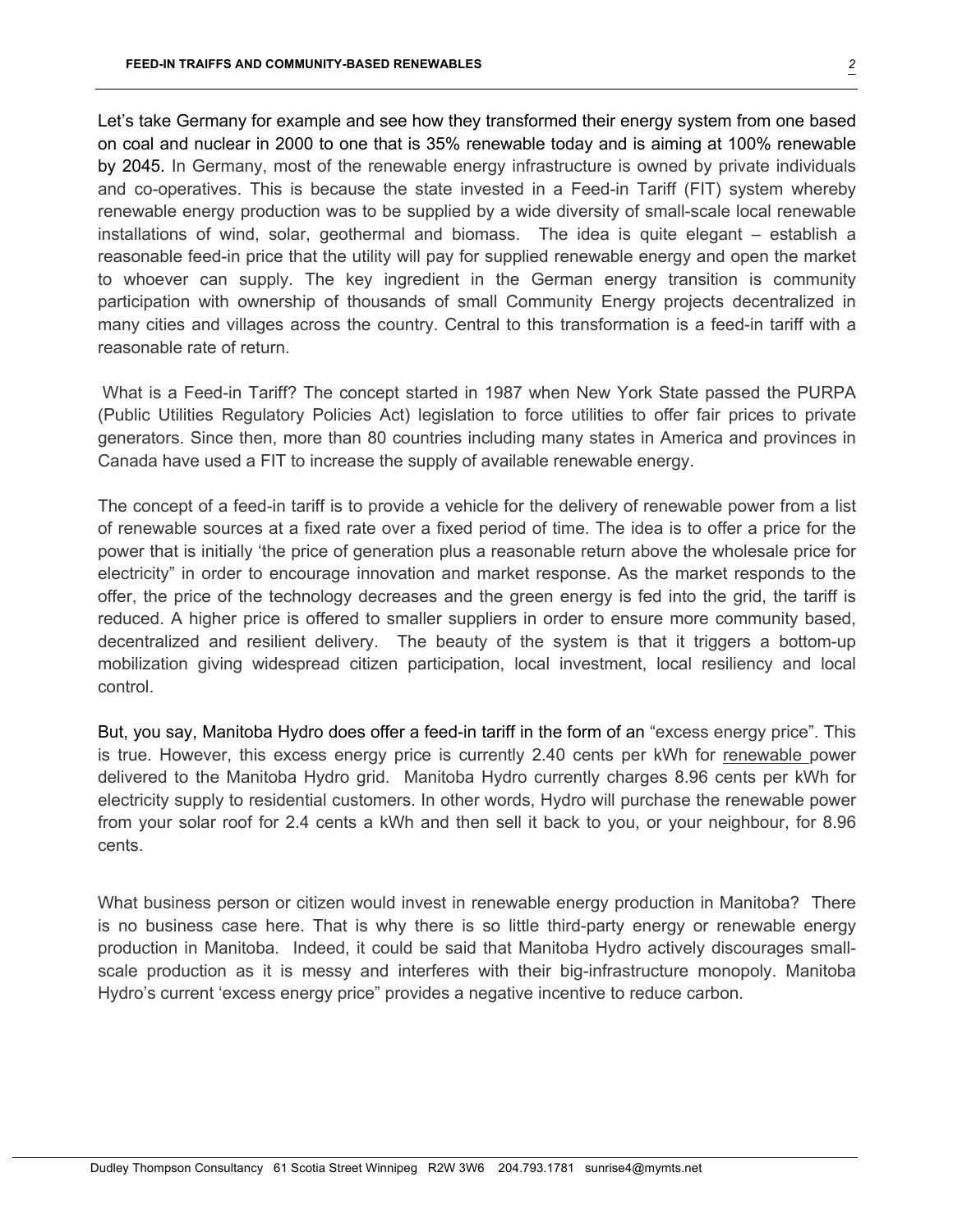And this is why I am here today - to urge Hydro to pivot quickly and effectively from its traditional culture and transition to a net-meteringmarket-driven Feed-in Tariff system that can provide immediate supplies of renewable energy – including solar and wind. This is one of the fastest and most direct methods to provide new cost-effective sources of renewable power to augment Hydro's existing green hydro-electric resources.

This is not a new request for diversity. It has been recommended by many stakeholders over many years. Hydro knows all this. They have been watching the world change and not listening. They knew it when I was a member of the Hydro Board of Directors. Yet they continue in old patterns.

Core for Hydro's request today is a rate hike due to 'drought conditions'. Without a comprehensive rethinking of their mandate, without a comprehensive Integrated Resource Plan, Hydro will be coming back for rate increases many times in the next years - and more importantly, Manitoba Hydro will not be able to provide additional supply to the people of Manitoba as we all prepare for this carbon-free and regenerative future.

Many utilities welcome renewable resources added to the grid by initially providing higher than market rates for feed-in tariff prices because this new energy can be supplied quickly and at less than avoided costs for new centralized power generated in the system. It is highly unlikely that any further dams will be added to the Manitoba Hydro system when delivered current power rates for power from Keeyask Generating Station are approximately 12.5 cents per kWh plus transmission costs. Installed, local solar is approximately 3.5 cents per kWh.

Hydro has dabbled in isolated wind farms in southern Manitoba and small solar experiments - but there has never a fullsome buy-in to alternative power sources by the utility. Instead, Manitoba Hydro continues to act out of an obsolete paradigm where they believe their corporate mandate is to deliver electricity from northern dams and gas from western pipelines. With demand side management recently outsourced to Efficiency Manitoba, the utility is no longer required to plan for the overall energy management for the province.

Ironically, we only have to look to Alberta to see how this transformation is being done. The province has legislated that the energy retailer must buy back produced renewable power at a rate equivalent to the customer's retail rate. If you buy energy for 8 cents per kilowatt hour, you will be credited at 8 cents per kilowatt hour for energy produced. That is why Alberta currently has 19 privately developed wind projects generating 1700 MW and dozens of solar farms - the latest one the Travers Solar Project has 1.3 million solar panels that generate 465MW – enough electricity to power 150,000 homes.

The reason I am here today is because I am frustrated as I work as an architect with a number of inner-city not-for-profit building projects. The core mandate of each group is a commitment to achieve net-zero energy and zero carbon.